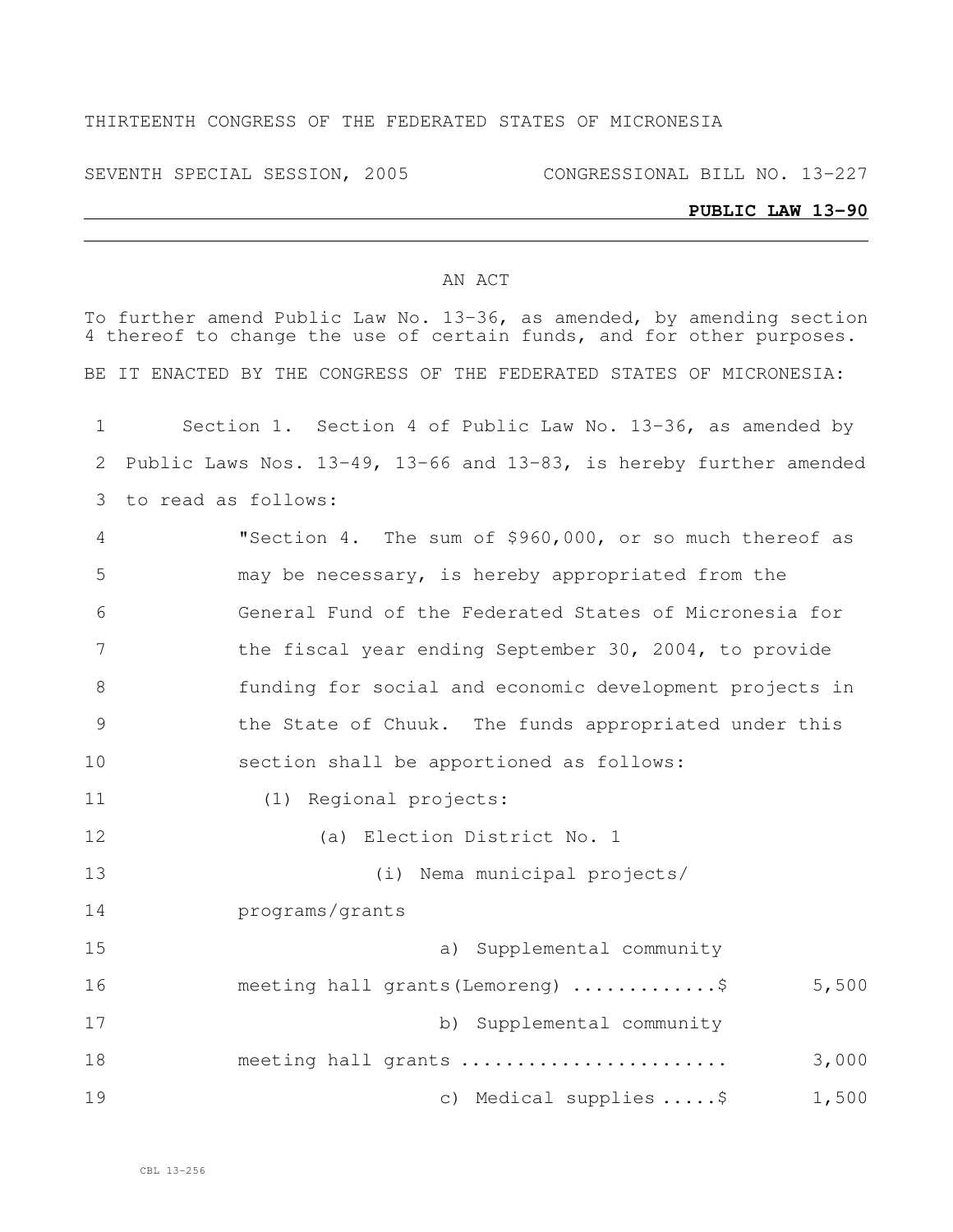| $\mathbf 1$   | d) Constitution Day            | 2,000 |
|---------------|--------------------------------|-------|
| $\mathbf{2}$  | e) Municipal mayoral           |       |
| 3             | inauguration                   | 2,000 |
| 4             | (ii) Losap municipal projects/ |       |
| 5             | programs/grants                |       |
| 6             | a) Classroom renovation/       |       |
| 7             | repair grants                  | 5,000 |
| 8             | b) Dispensary renovation/      |       |
| $\mathcal{G}$ | repair grants                  | 5,000 |
| 10            | (iii) Piisemwar projects/      |       |
| 11            | programs/grants                |       |
| 12            | a) Fishing project grants      | 8,000 |
| 13            | (iv) Namoluk municipal         |       |
| 14            | projects/programs/grants       |       |
| 15            | a) Dispensary communication    |       |
| 16            | system and other needs grants  | 4,000 |
| 17            | b) Fishing gear/supplies       |       |
| 18            |                                | 4,000 |
| 19            | (v) Ettal municipal            |       |
| 20            | projects/programs grants       |       |
| 21            | a) Municipal office            |       |
| 22            | equipment                      | 3,000 |
| 23            | b) Municipal office            |       |
| 24            | operations supplement          | 3,500 |
| 25            | (vi) Moch municipal projects/  |       |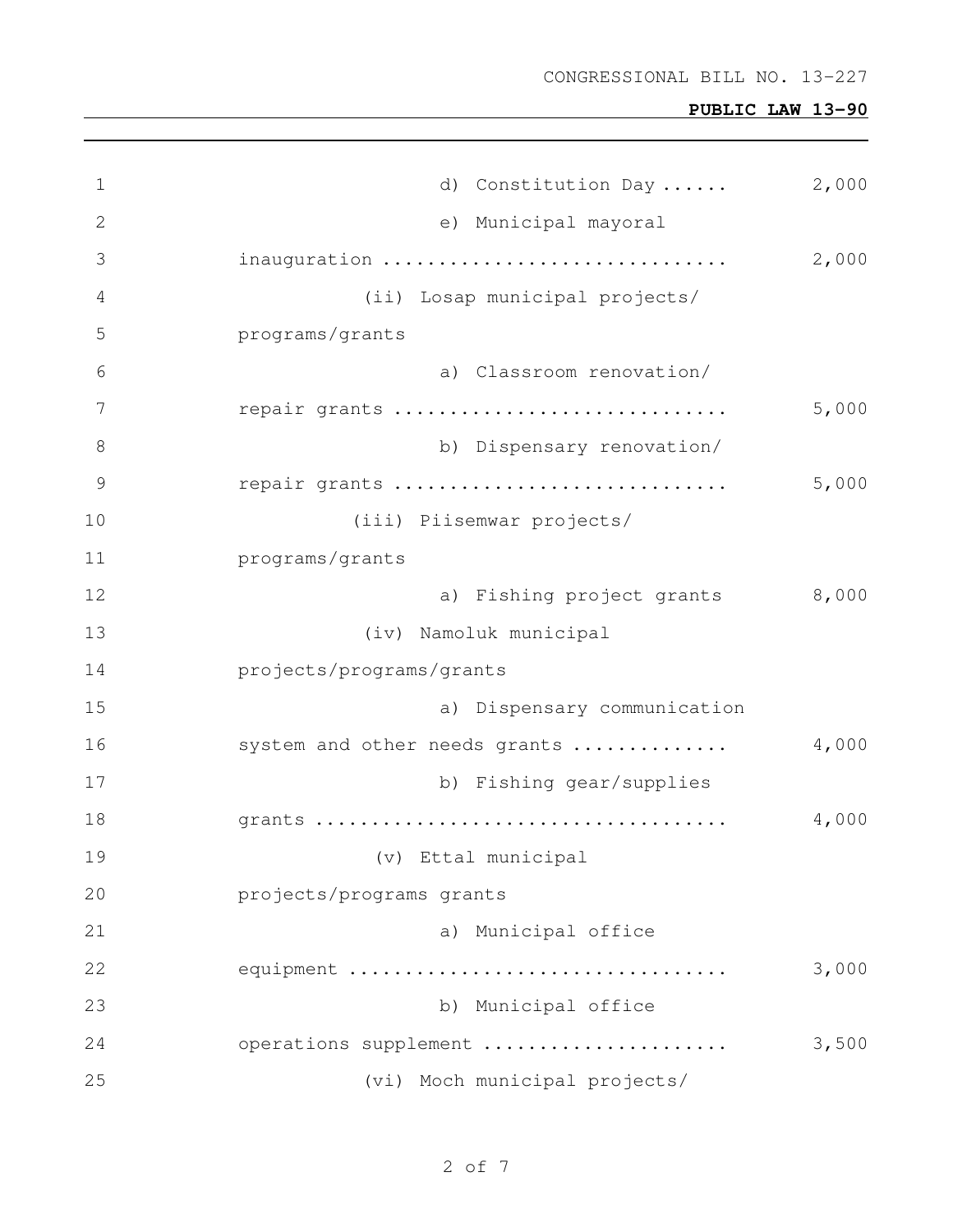| $\mathbf 1$    | programs/grants                    |       |
|----------------|------------------------------------|-------|
| $\overline{2}$ | a) Fishing project                 |       |
| 3              |                                    | 4,000 |
| 4              | b) Student financial               |       |
| 5              | aid grants                         | 2,500 |
| 6              | c) Municipal vehicle               |       |
| 7              |                                    | 7,500 |
| 8              | (vii) Kuttu municipal projects/    |       |
| 9              | programs grants                    |       |
| 10             | a) Municipal                       |       |
| 11             | communication system grants        | 2,500 |
| 12             | b) Disaster relief grants          | 7,500 |
| 13             | (viii) Satowan municipal projects/ |       |
| 14             | programs/grants                    |       |
| 15             | a) Supplemental community          |       |
| 16             | hall grants                        | 3,000 |
| 17             | b) Island-wide POL                 |       |
| 18             |                                    | 2,000 |
| 19             | c) Governor rep. Office            |       |
| 20             | supplemental grants                | 3,000 |
| 21             | d) Student financial               |       |
| 22             | aid grants                         | 3,000 |
| 23             | e) Municipal operations            |       |
| 24             | supplement                         | 7,000 |
| 25             | (ix) Ta municipal projects/        |       |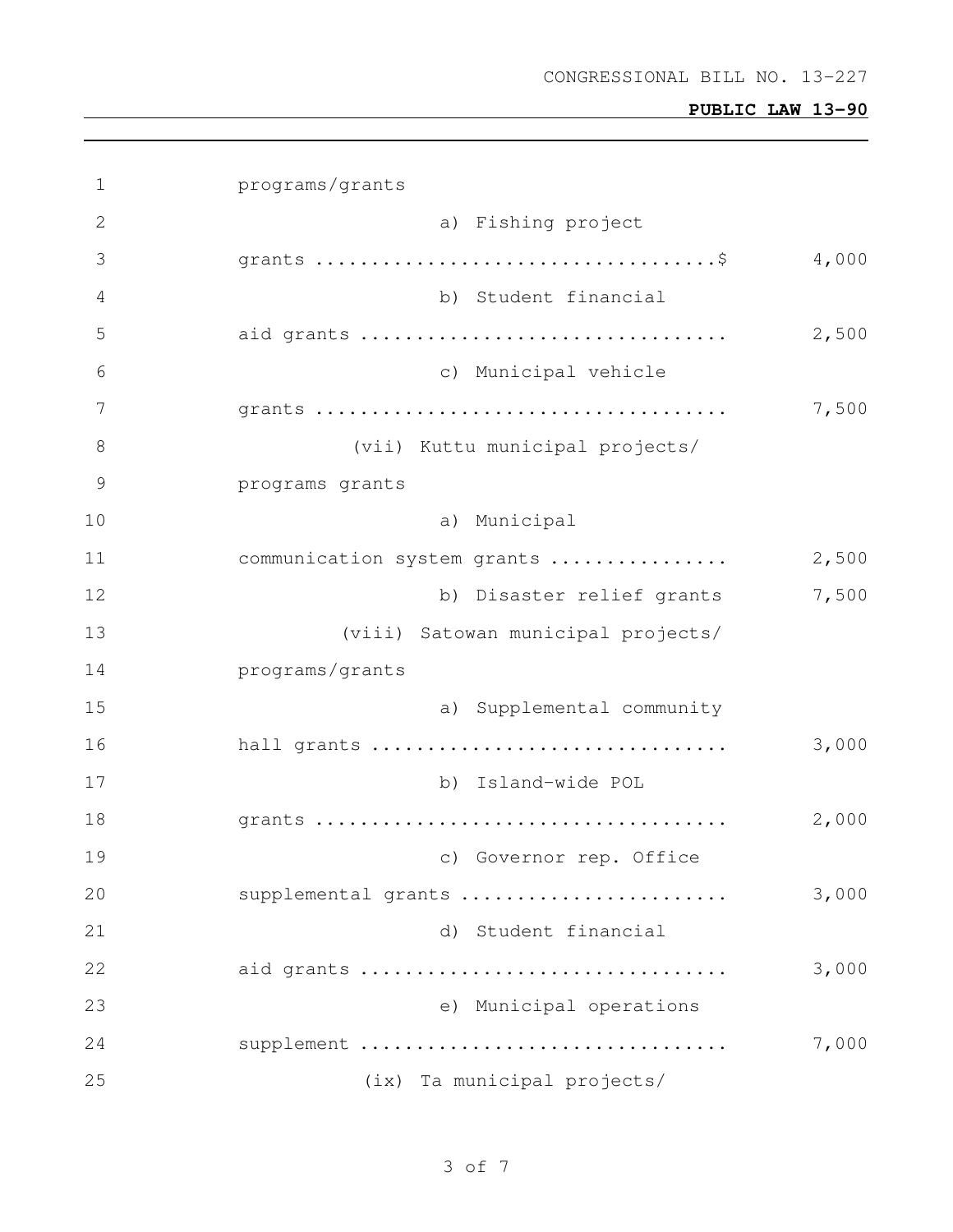| $\mathbf 1$   | programs/grants                          |        |
|---------------|------------------------------------------|--------|
| $\mathbf{2}$  | a) Municipal operations                  |        |
| 3             | supplement grants \$                     | 8,000  |
| 4             | (x) Lekinioch municipal                  |        |
| 5             | projects/programs/grants                 |        |
| 6             | a) Beautification                        |        |
| 7             | program grants                           | 6,000  |
| 8             | b) Classroom renovation/                 |        |
| $\mathcal{G}$ | repair grants                            | 5,000  |
| 10            | c) Dispensary needs grants               | 3,000  |
| 11            | d) Students financial                    |        |
| 12            | aid grants                               | 4,000  |
| 13            | e) Community halls grants                | 3,000  |
| 14            | (xi) Oneop municipal projects/           |        |
| 15            | programs/grants                          |        |
| 16            | a) Basketball court grants               | 5,500  |
| 17            | b) Municipal Constitution/               |        |
| 18            | Chuuk State Constitution Day celebration | 7,000  |
| 19            | c) Municipal vehicle                     |        |
| 20            |                                          | 5,500  |
| 21            | (xii) Mortlock mayors office             |        |
| 22            | operations                               | 49,500 |
| 23            | (xiii) Leadership exposure and           |        |
| 24            | travel program                           | 15,000 |
| 25            | (xiv) Traditional festivities and        |        |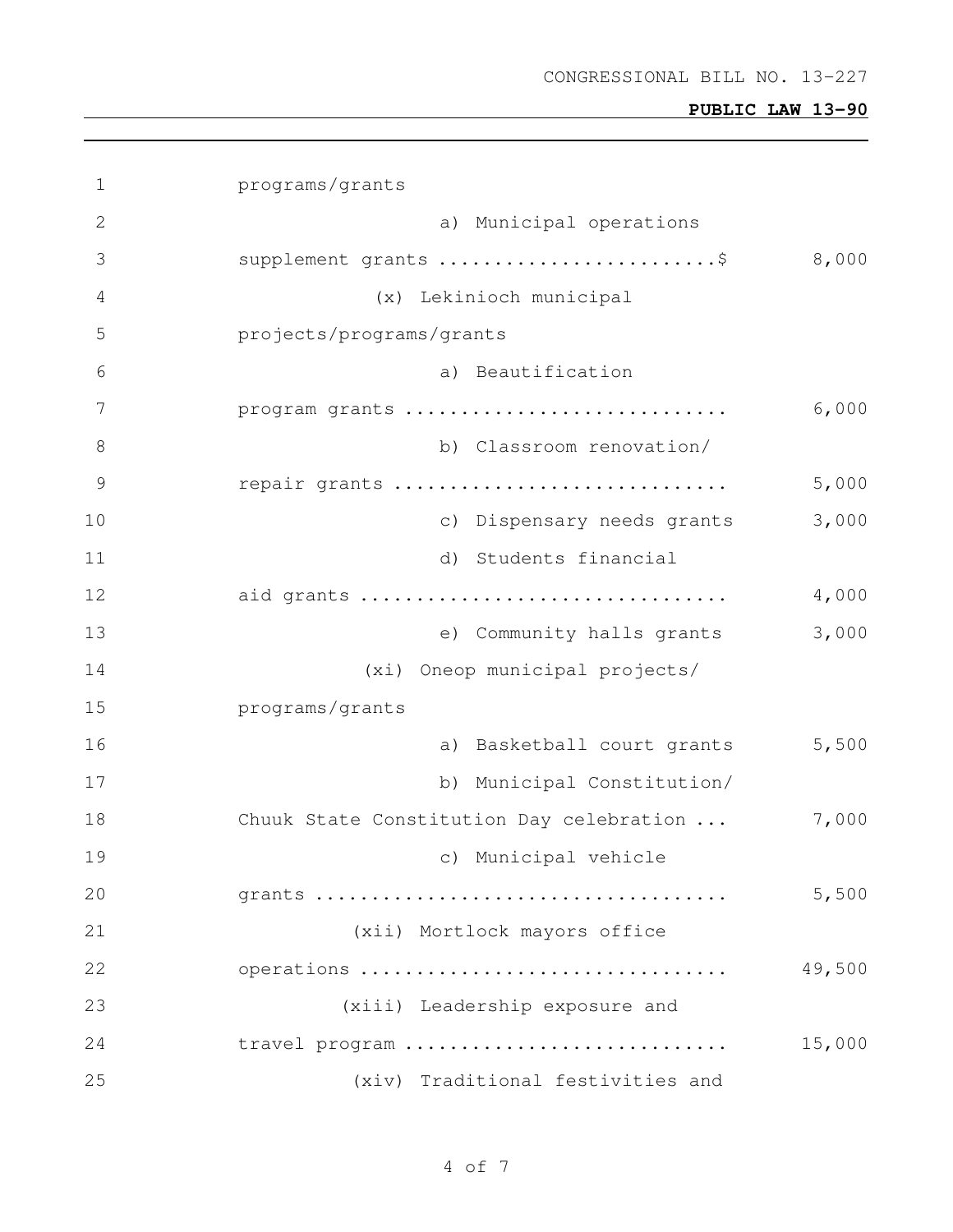| $\mathbf 1$    |                                             | 5,000  |
|----------------|---------------------------------------------|--------|
| 2              | (xv) CSCIP Operations                       | 60,000 |
| 3              | (xvi) Travel for nurse                      |        |
| $\overline{4}$ | anesthetists to an annual refresher course. | 5,000  |
| 5              | (b) Election District No. 2                 |        |
| 6              | (i) Chuuk Delegation Office                 |        |
| 7              | operations                                  | 20,000 |
| 8              | (ii) NNDA operations                        | 55,000 |
| 9              | (iii) Fishing project grant                 | 55,000 |
| 10             | (iv) Meeting Hall grant                     | 35,000 |
| 11             | (v) Senior citizen housing                  |        |
| 12             | assistance grant                            | 22,000 |
| 13             | (vi) Student assistance grant               | 8,000  |
| 14             | (vii) Road maintenance                      | 10,000 |
| 15             | (viii) School bus maintenance               |        |
| 16             |                                             | 2,000  |
| 17             | (ix) Construction equipment                 |        |
| 18             |                                             | 5,000  |
| 19             | (x) Leadership exposure/travel.             | 15,000 |
| 20             | (xi) Medical referrals                      | 3,000  |
| 21             | (c) Election District No. 3                 |        |
| 22             | (i) Facilities and                          |        |
| 23             | infrastructure development                  | 60,000 |
| 24             | (ii) Medical referrals                      | 40,000 |
| 25             | $(iii)$ SNDA operations \$                  | 50,000 |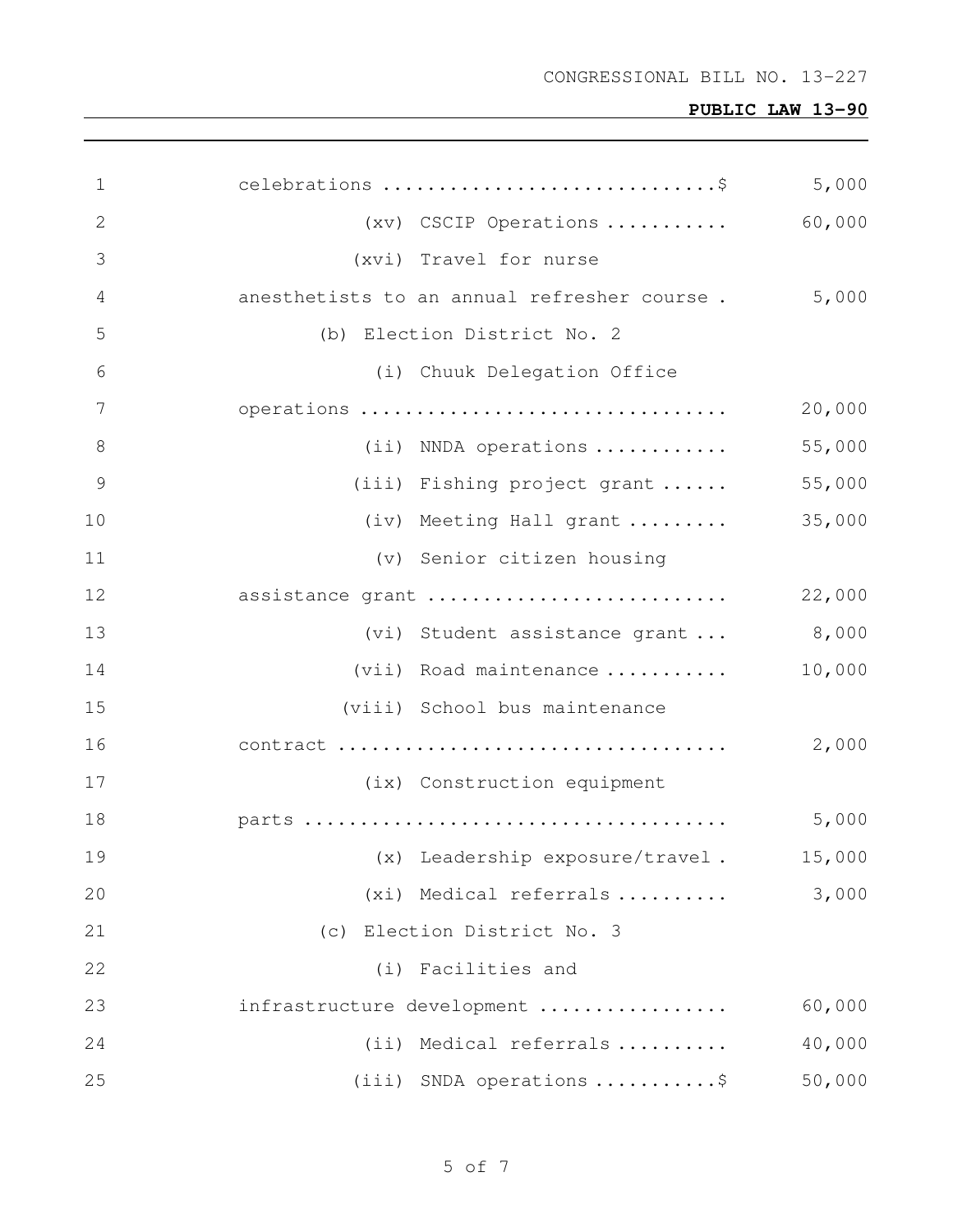| $\mathbf 1$    | (iv) Municipal operations                              |        |
|----------------|--------------------------------------------------------|--------|
| 2              | supplement                                             | 45,000 |
| 3              | $(v)$ Leadership activities $\ldots$ .                 | 10,000 |
| 4              | (vi) SN Court Judgement                                | 5,000  |
| 5              | (d) Election District No. 4                            |        |
| 6              | (i) Polle municipal operations                         |        |
| 7              | supplement                                             | 20,000 |
| 8              | $(ii)$ Legal fees $\ldots \ldots \ldots \ldots \ldots$ | 5,000  |
| $\overline{9}$ | (iii) Tolensom office rental                           | 10,000 |
| 10             | (iv) Faichuk leadership exposure                       |        |
| 11             | and travel program                                     | 40,000 |
| 12             | (v) Student and school needs                           | 10,000 |
| 13             | (vi) PWP and Nomisofo fishing                          |        |
| 14             | boat repair                                            | 20,000 |
| 15             | $(vii)$ Medical needs                                  | 10,000 |
| 16             | (viii) Municipal land transport                        |        |
| 17             |                                                        | 15,000 |
| 18             | (ix) Tolensom fishing project                          | 20,000 |
| 19             | (x) Amwachang elementary school                        |        |
| 20             | site preparation                                       | 10,000 |
| 21             | (xi) FDA supplemental operations                       | 10,000 |
| 22             | (xii) Foupo fishing project                            | 5,000  |
| 23             | (xiii) Nikumy Tolensom sewing                          |        |
| 24             |                                                        | 5,000  |
| 25             | (xiv) Disaster relief aid \$                           | 20,000 |